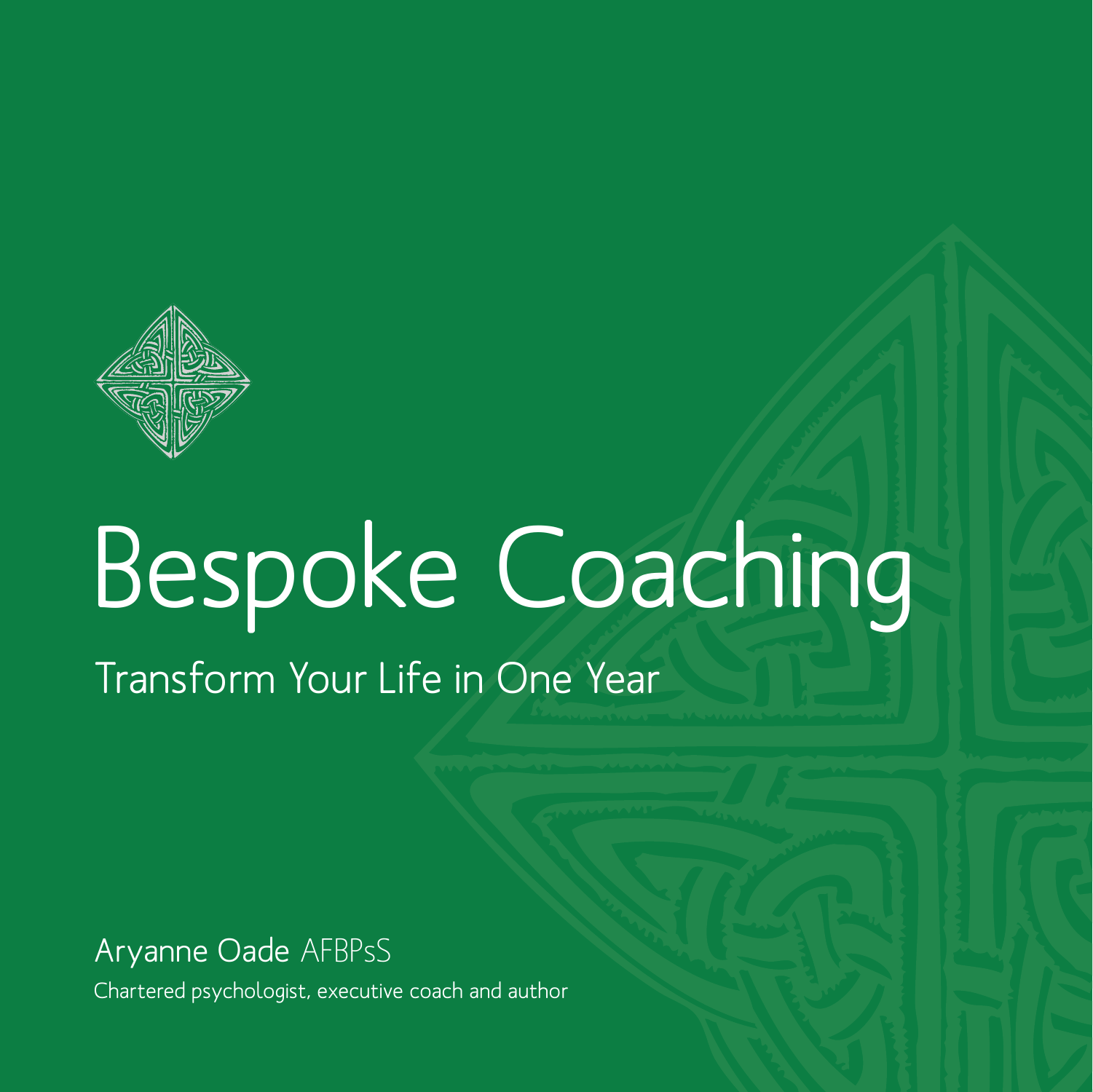truly professional and highly effective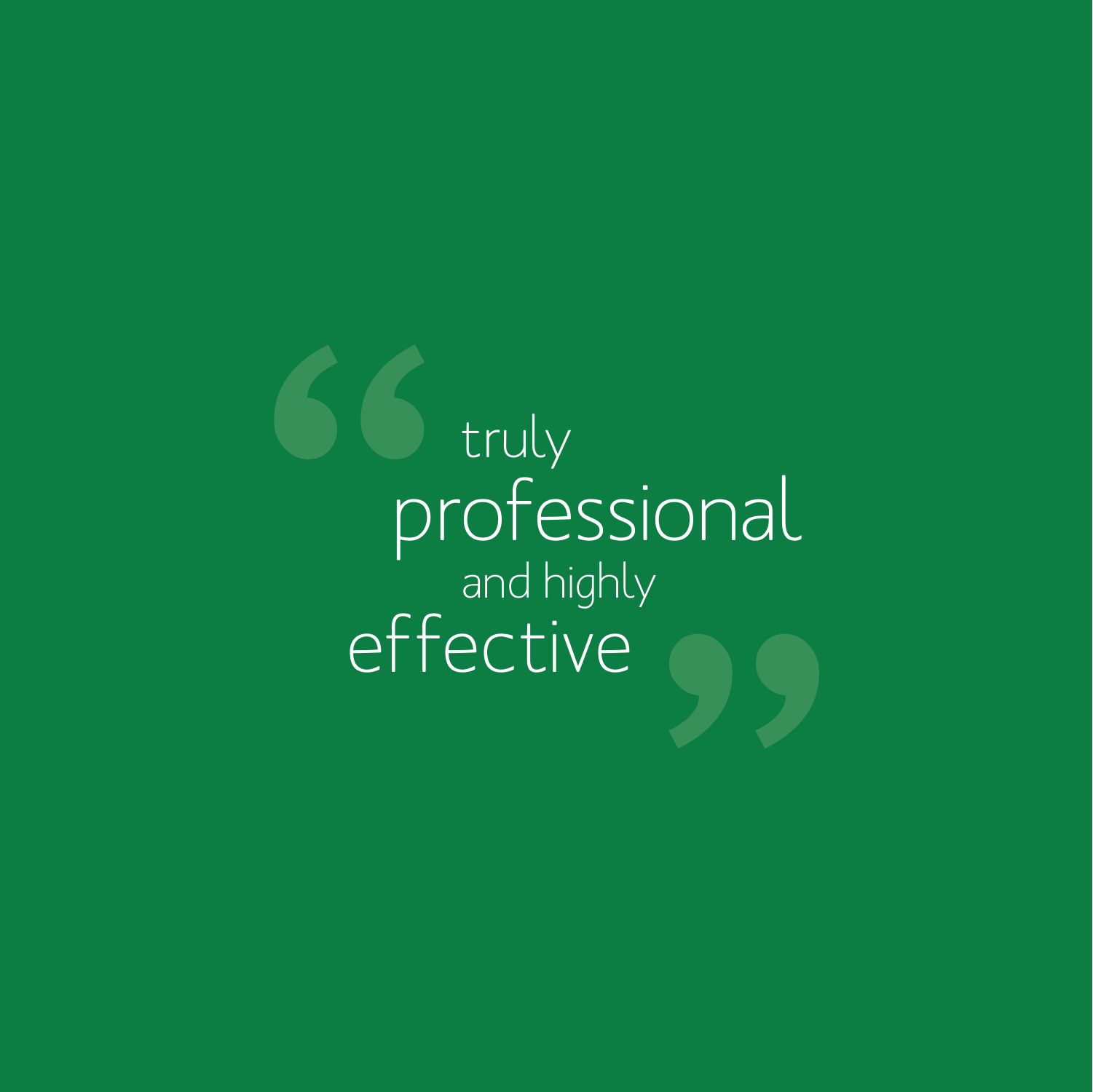### Introducing Aryanne Oade





Chartered Psychologist





I am an experienced business psychologist and executive coach who uses proven techniques and the evidence base of psychology. My job is to facilitate my clients in handling the day-to-day challenges and political complexities of their roles more effectively. But my work is much richer and deeper than simply 'executive coaching'. What my clients think about themselves and other people influences what they achieve and the degree to which they build lives they want to live. I am here to help them succeed by changing patterns of behaviour and limiting beliefs which hold them back.

My qualifications in business and energy psychology, along with over twenty-five years' experience working as a chartered psychologist, enable me to combine logic with insight. I put my finger on the complex dynamics in my clients' lives which work against their best interests, and provide them with additional and more influential resources in areas where they feel underpowered. The benefits of the work impact them professionally and personally.

I only work with four bespoke coaching clients a year each of whom is committed to making genuine changes in their lives.

My commitment to you, should you become my client, is that I will point you towards the highest best version of yourself that you can be. I will help you confront the ways in which you undermine or sell yourself short. I will help you locate enhanced levels of self-confidence and self-belief, find your true personal power, and facilitate your journey towards a future you are passionate about.

66 robustly honest 99 66 genuinely warm and empathic 99 66 sensitive and supportive 99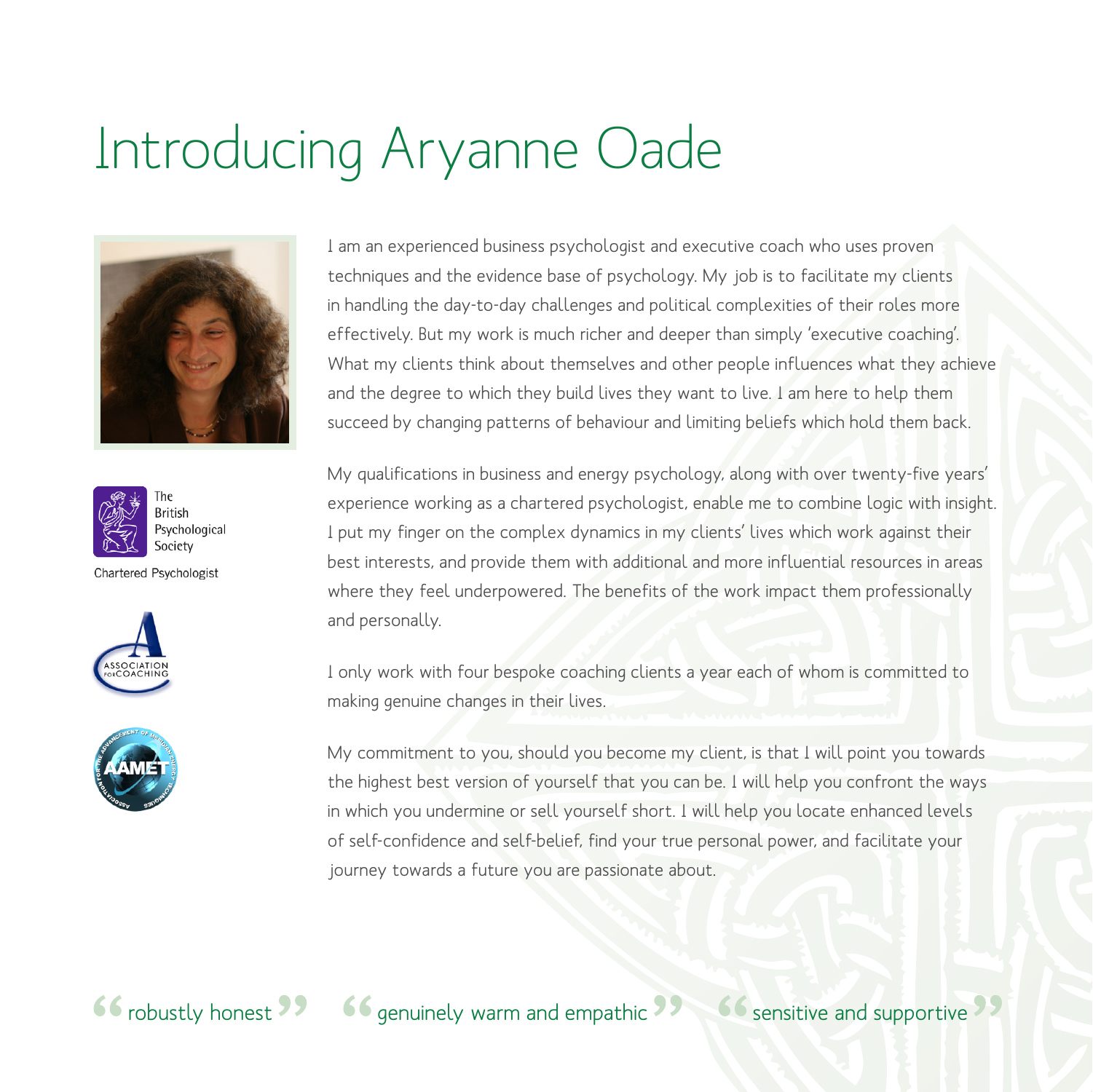# About You

My clients all believe that they have more to offer than comes across. They want to unlock their potential, increase the behavioural options available to them, and live more powerful and influential lives. You may already be successful or you may want to be more so. You may be actively looking for something new or you may be on the back foot after something going wrong for you.

You want to do things differently in order to create a better future. But what changes to make, and in what order?

I successfully work from the premise that the resources and wisdom you seek are already within you. Your task is to locate them and live out of them. Working with me enables you to recognise your core self, develop greater self-belief, and cultivate new and enhanced skills for life.

Together we can create change so powerful that it will transform your life in one year.

#### Here are just some of the outcomes you can experience after one year's committed endeavour. You can:

- Turn areas of challenge in your life into areas of skill.
- Clarify what you really want not just what you'd settle for and build a life which features those new elements.
- Achieve your life and career goals.
- Use powerful and influential behaviour every day.
- $\rightarrow$  Understand yourself and others more deeply.
- Demonstrate enhanced emotional intelligence skills.
- Recognise your own values, how they differ from those around you and learn to sustain connection anyway.
- Resolve conflicts, employing self-protective behaviour when you need to.
- Be more resilient when things become tough for you.



66 expert 22 and 66 deeply insightful and understanding 22 and 66 inspiring 22

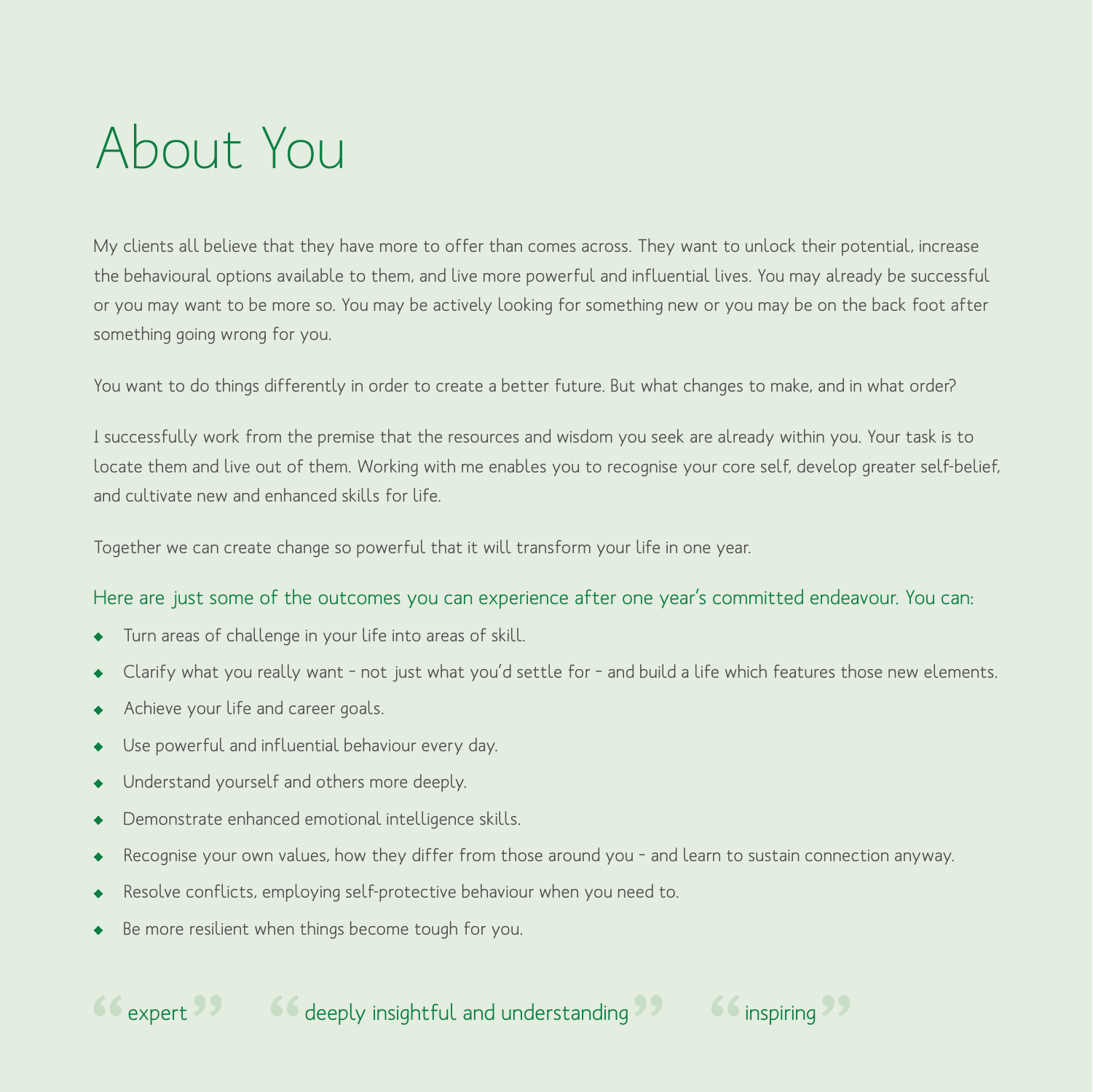## About The Programme

#### A Structured Programme Over 12 Months

I am deeply committed to achieving high quality outcomes with every client I work. I think intensely about each programme to ensure that I deliver the best coaching I can. Your bespoke coaching programme will involve:

- A series of coaching sessions of up to five hours duration.
- Access to me in between via skype, email and phone.
- Pre-work in advance of some of the sessions to complete selected questionnaires.

When you first contact me we will talk about you and your situation, what issues brought you to seek coaching and what you would like to have at the end of the process that you don't currently have. We will develop clear objectives for the work. When you are absolutely certain that you want to commit to bringing these outcomes into your life I will send you a Bespoke Programme Outline, including the objectives and the process we will follow, and we will start the work.

#### Fees and Money-Back Guarantee

Each programme is costed individually depending on the scope and objectives of the work, and a proportion of the fee is payable upfront. If you pay all your fees in advance you receive a 10% discount. This payment schedule ensures your commitment to the work. It gives you access to my time, skills, commitment and wholehearted support as you journey towards achieving all of your coaching goals.

If at any time during the first four weeks of our work together you are not completely satisfied with the programme I will give you 100% of your money back. This is not something I have ever been asked to do but the offer is there to demonstrate how seriously I take the quality of what I do and the value it creates for you as you apply the learning day by day.

### 66 her listening is at times breath-taking 99 66 exceptional 99 66 very safe 99

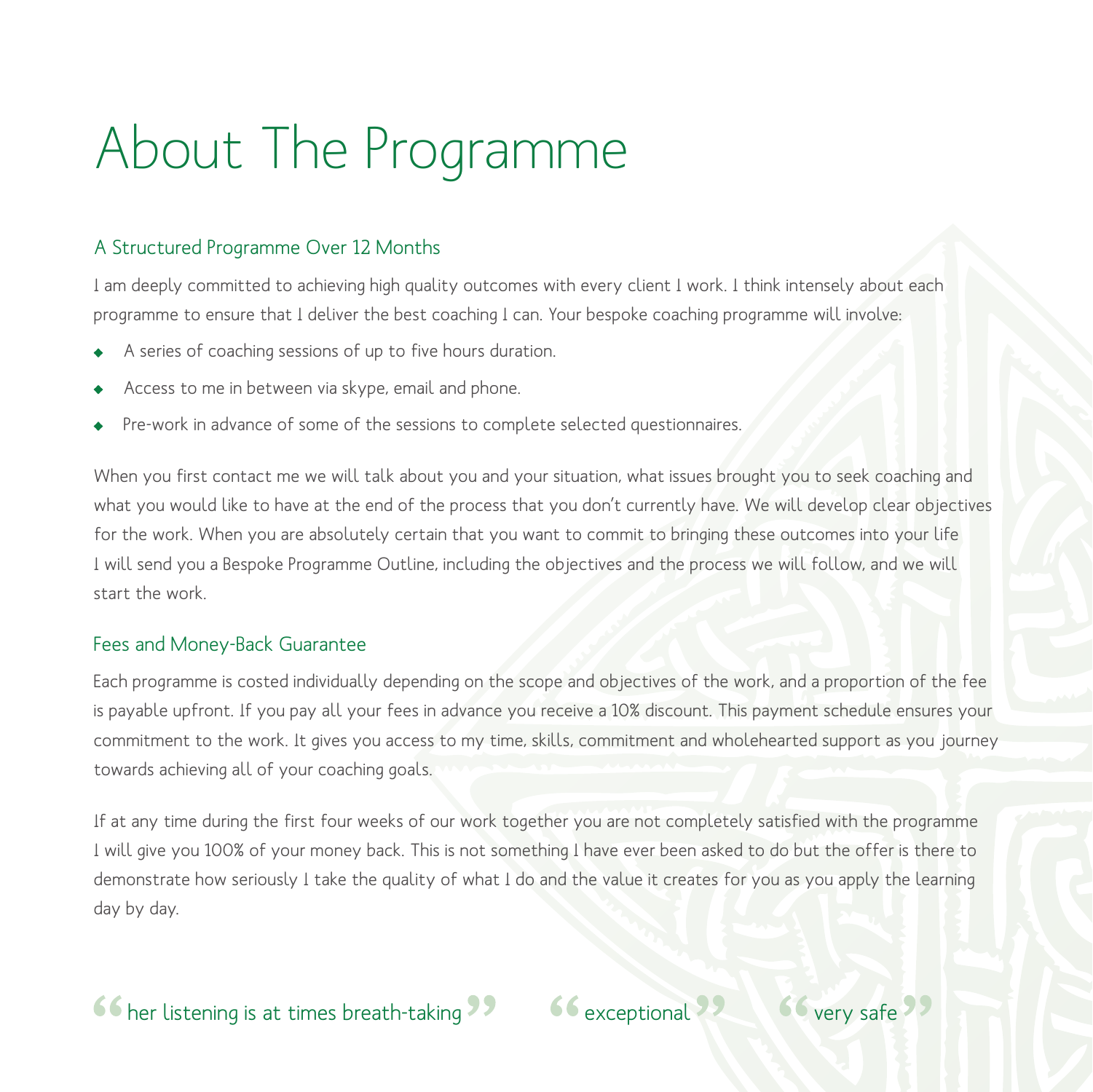## Aryanne Oade

Aryanne Oade works as an executive coach, best-selling author and award-winning publisher. Her innovative and insightful coaching often focuses on the intersection between leadership and wellbeing. Since setting up her business in 1994, Aryanne has coached senior-level clients from over forty-five client organisations in fourteen sectors based across the UK, Europe and North America.

Aryanne qualified as a chartered psychologist in 1991. She is an Associate Fellow of the British Psychological Society (AFBPsS). She has an M.Sc. in Occupational Psychology from the Social and Applied Psychology Unit, University of Sheffield (1989), and is an accredited Myers-Briggs, FIRO-B, EQ-i 2.0 and EQ360 practitioner, and an AAMET Certified EFT Level 2 practitioner.

Aryanne is the author of a suite of five books for people at work on handling challenging workplace dynamics (Palgrave Macmillan) and a niche book for coaches (How To Books). She is the author and publisher of Free Yourself from Workplace Bullying: Become Bully-proof and Regain Control of Your Life (Flourish 2015), an award-winning bestseller on de-toxifying, recovering and protecting yourself from workplace bullying; and Bullying in Teams: How to Survive It and Thrive (Flourish 2017), which is the only book on the market to focus on bullying in a team environment.



\* Read the full client testimonials from which these words were taken on my Company website: www.oadeassociates.com/testimonials-2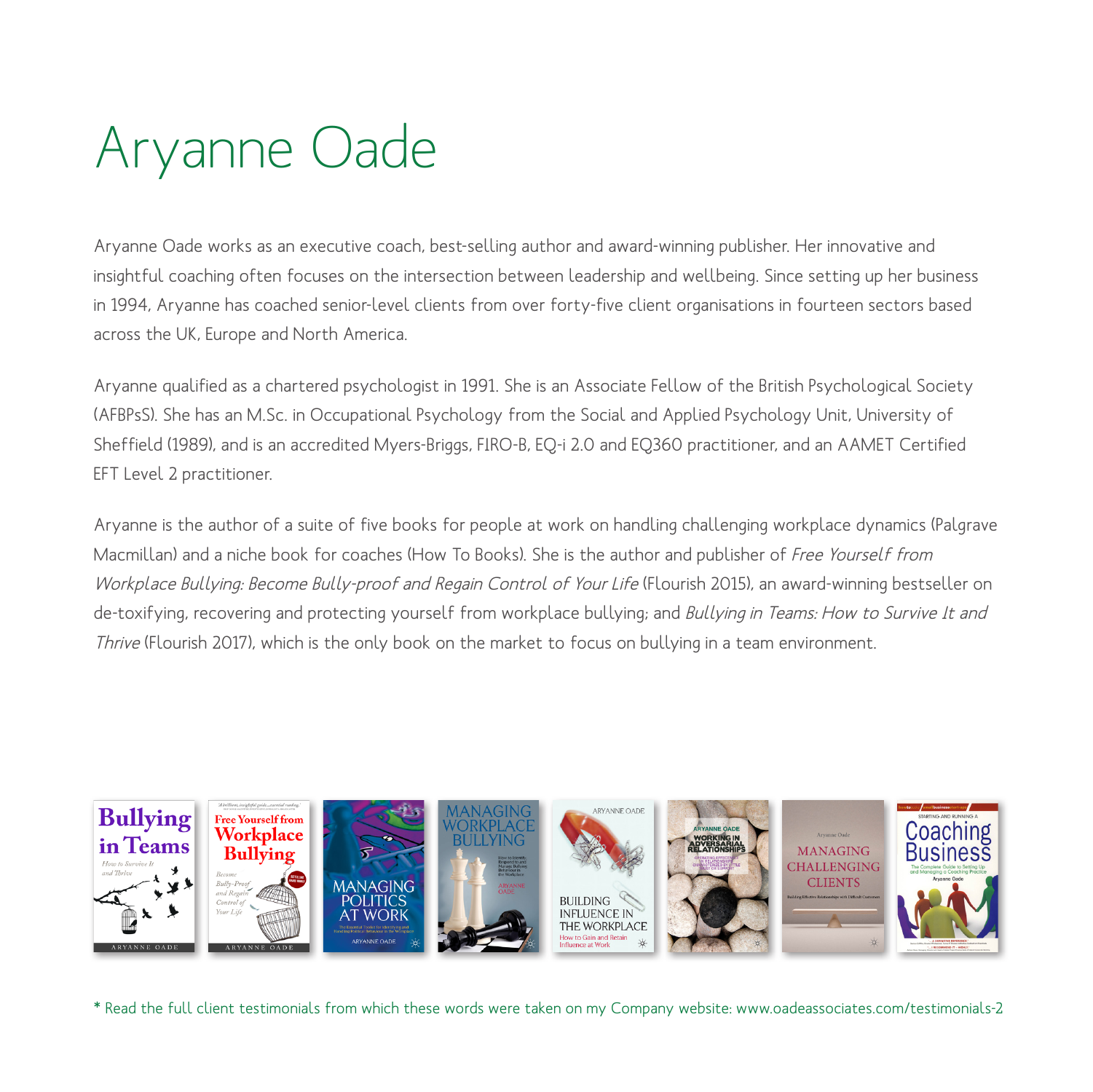an eye extremely objective<br>experienced psychological